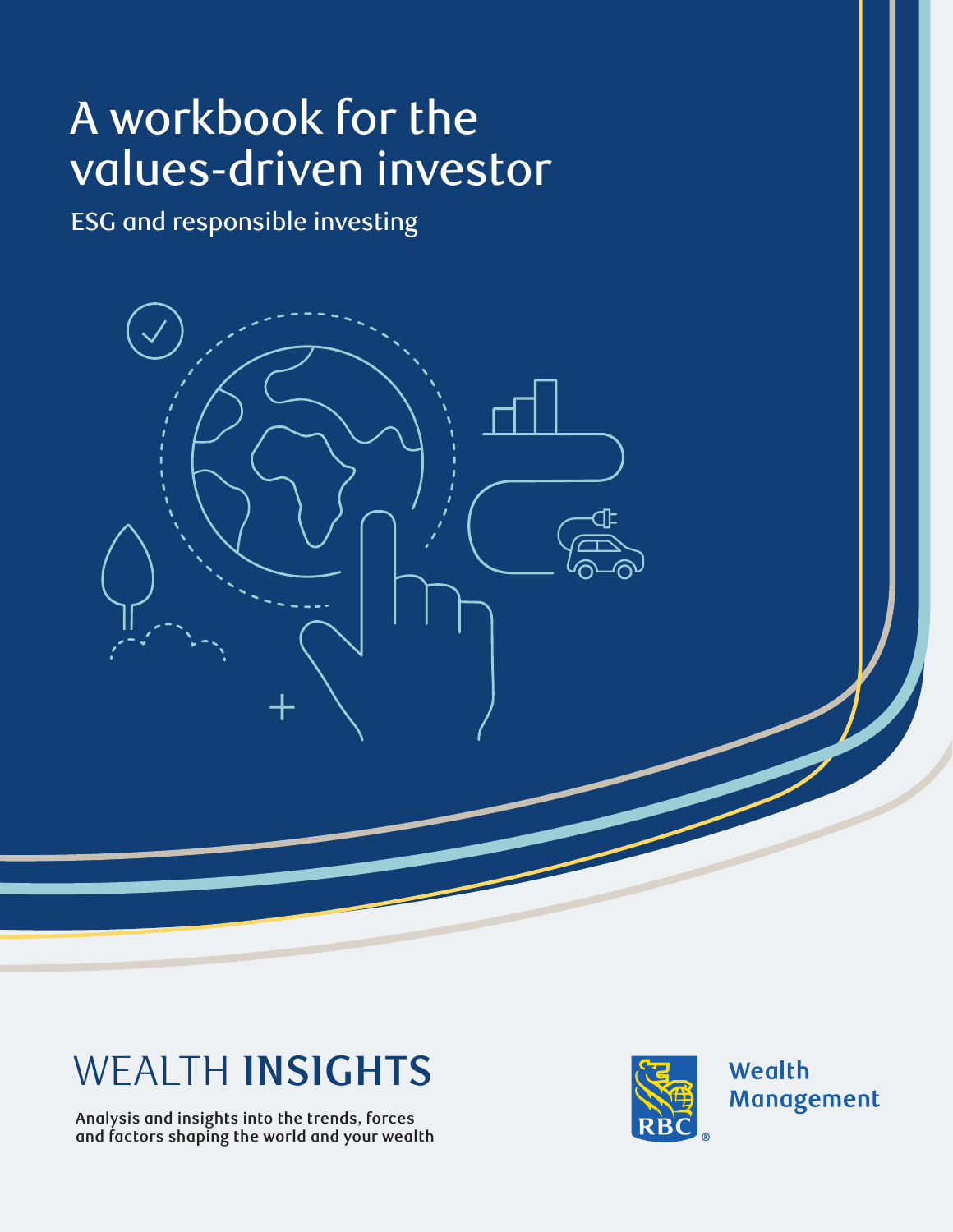## Align your investments with your personal values

- **3** [Social and environmental](#page-2-0)  issues drive the growth of responsible investing
- **4** [Responsible investing is big](#page-3-0)  and gaining momentum
- **5** [Women and millennials are](#page-4-0)  at the forefront of change
- **6** [What's your motivation?](#page-5-0)
- **7** [ESG integration](#page-6-0)
- **8** [Align your investments with](#page-7-0)  your personal values
- **9** [Workbook: Evaluate what's](#page-8-0)  important to you
- **10** Investment and [sustainability questionnaire](#page-9-0)
- **12** [Frequently asked questions](#page-11-0)
- **14** [Your next chapter](#page-13-0)
- **15** [Thriving in every life stage](#page-14-0)

### **A resource for you**

The winds of investing in the United States are shifting as Americans increasingly seek to align their portfolios with their personal values and what they feel is best for their community, their neighbors and our planet.

### **Environmental, social and corporate governance (ESG)**

This philosophy, known as responsible investing, isn't new; its roots go back nearly 250 years to the colonial era when many Americans opposed slavery, alcohol and gambling. It's been popular in Europe for decades and embraced by large, institutional investors in the U.S. And while individual investors have shown interest in responsible investing over the years, the events of 2020 sparked renewed interest in this theme as the effects of racism, inequality in access to health care, legal justice, climate change and extreme wealth imbalance reshaped society—and investor values.

#### **Making a difference in the world**

Responsible investing is an attractive choice for investors who desire a personal, values-based connection to their investments. This approach may be right for you if you seek to make an impact on things you care about, whether that's the environment, diversity, equality in business, geopolitics or other concerns.

**Investment and insurance products offered through RBC Wealth Management are not insured by the FDIC or any other federal government agency, are not deposits or other obligations of, or guaranteed by, a bank or any bank affiliate, and are subject to investment risks, including possible loss of the principal amount invested.**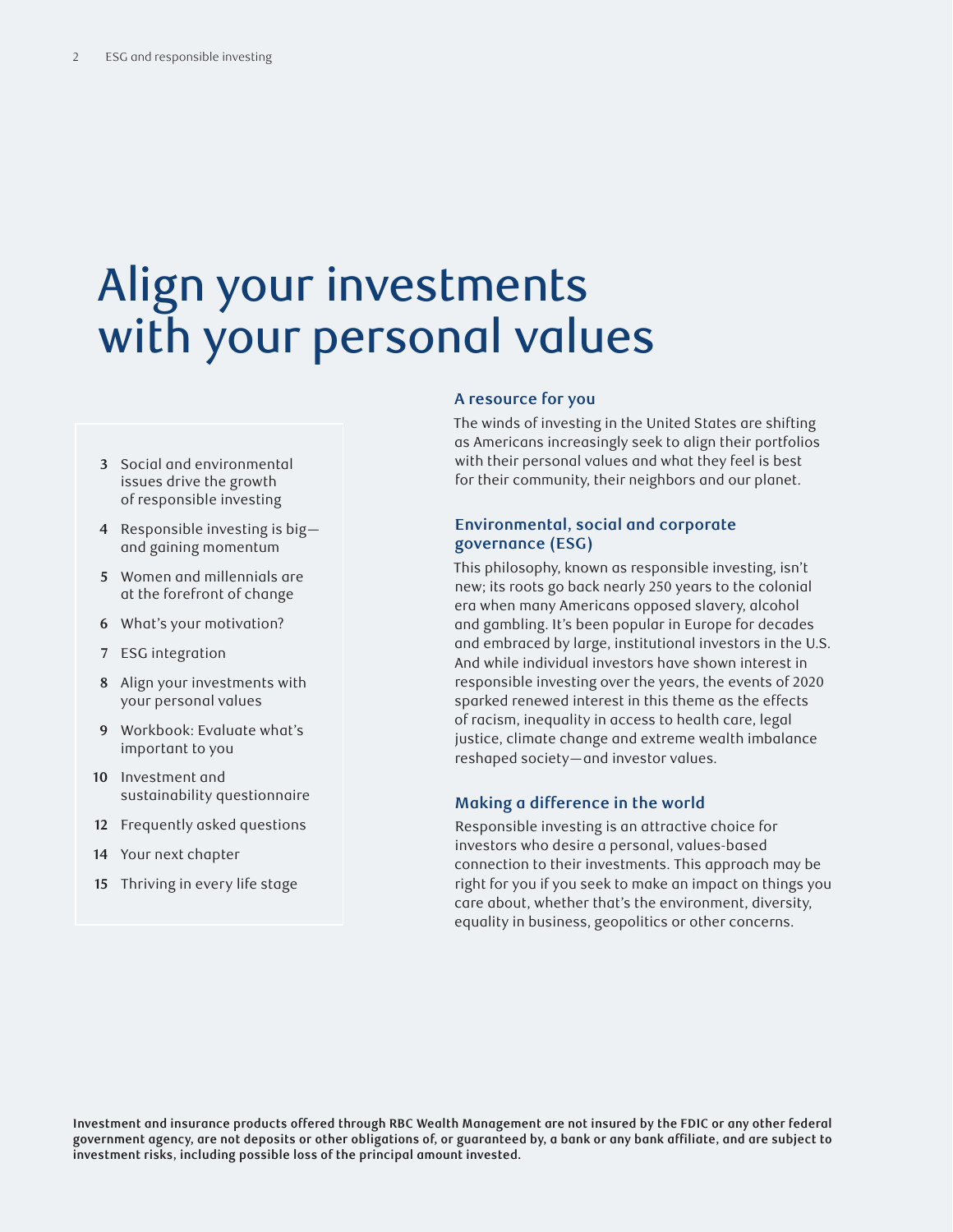### <span id="page-2-0"></span>Social and environmental issues drive the growth of responsible investing

Where we put our money has the power to transform the future. This idea is reshaping the investment landscape amid a growing awareness of the social impact of our financial decisions.



### **Climate change**

Extreme weather, from wildfires and hurricanes to flooding and record-breaking temperatures, threatens to devastate entire communities and economies. As well as its impact on the environment and people, climate change is one of the biggest threats to economic stability.



#### **Corporate governance**

Governance issues encompass ethical standards for the way companies are run—from board independence and diversity to workplace equality and financial stability. At the management and leadership level, it means putting systems in place to ensure accountability, strong oversight and transparency.



### **Human rights**

People are now holding companies to a higher standard, and demanding they demonstrate a true commitment to racial equality and justice—beyond words, donations or media hype.



### **Social justice**

Some investors refuse to do business in countries with a record of human rights violations. Others want to invest in companies that provide their workers with fair wages and decent working conditions.



#### **Sustainability**

Consumers increasingly demand sustainable practices from the companies they purchase from and invest in. They want to support firms with ethical business practices that protect air and water quality, land and public health and prioritize combating climate change and sustainability. When it comes to responsible investing, sustainability has attracted the most attention.

### **How to get started with responsible investing**

It's all about your personal values and confirming that your financial advisor understands your thoughts on environmental, social and governance issues in order to align your investments accordingly.

On pages 9–11 of this workbook, you can jot down your thoughts about what responsible investing looks like to you.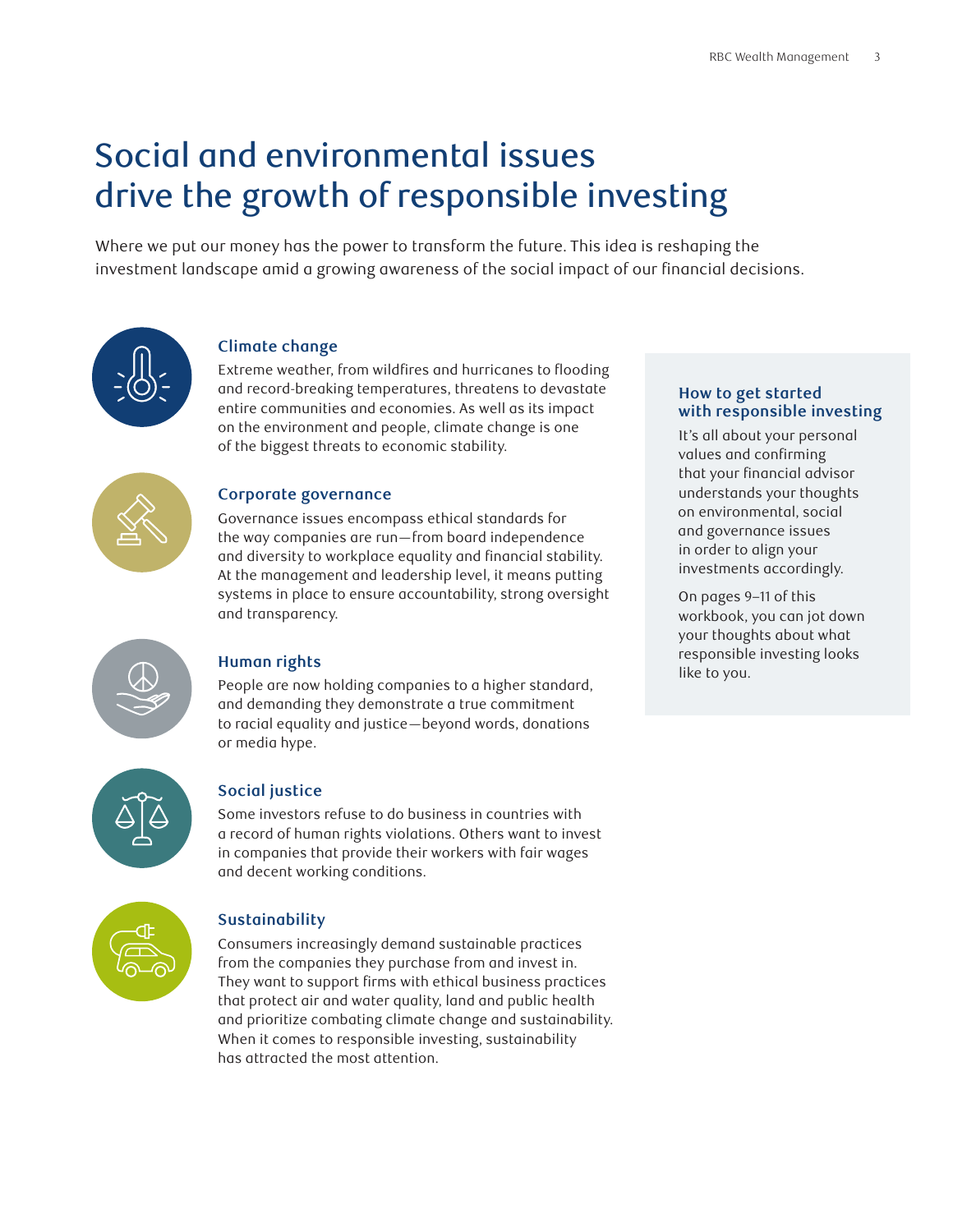### <span id="page-3-0"></span>Responsible investing is big and gaining momentum

**A generational transfer of wealth and shift in investor values**  set the stage for continued growth. With an estimated \$17 trillion invested in assets in North America alone, sustainable investing has moved out of the shadows into the mainstream. And with women investors and younger generations—namely millennials and Generation Z—controlling more assets, responsible investing is expected to become a dominate investment theme.

# **1 in 3**

At the start of 2020, 1 in every 3 dollars were managed in responsibly invested assets.



According to the Forum for Sustainable and Responsible Investment, there was \$17 trillion in responsibly invested assets under management in the U.S. at the start of 2020, accounting for one third of all professionally managed assets in the country. This represents a 42% jump in assets since 2018.

\$ trillions (U.S.) Trend line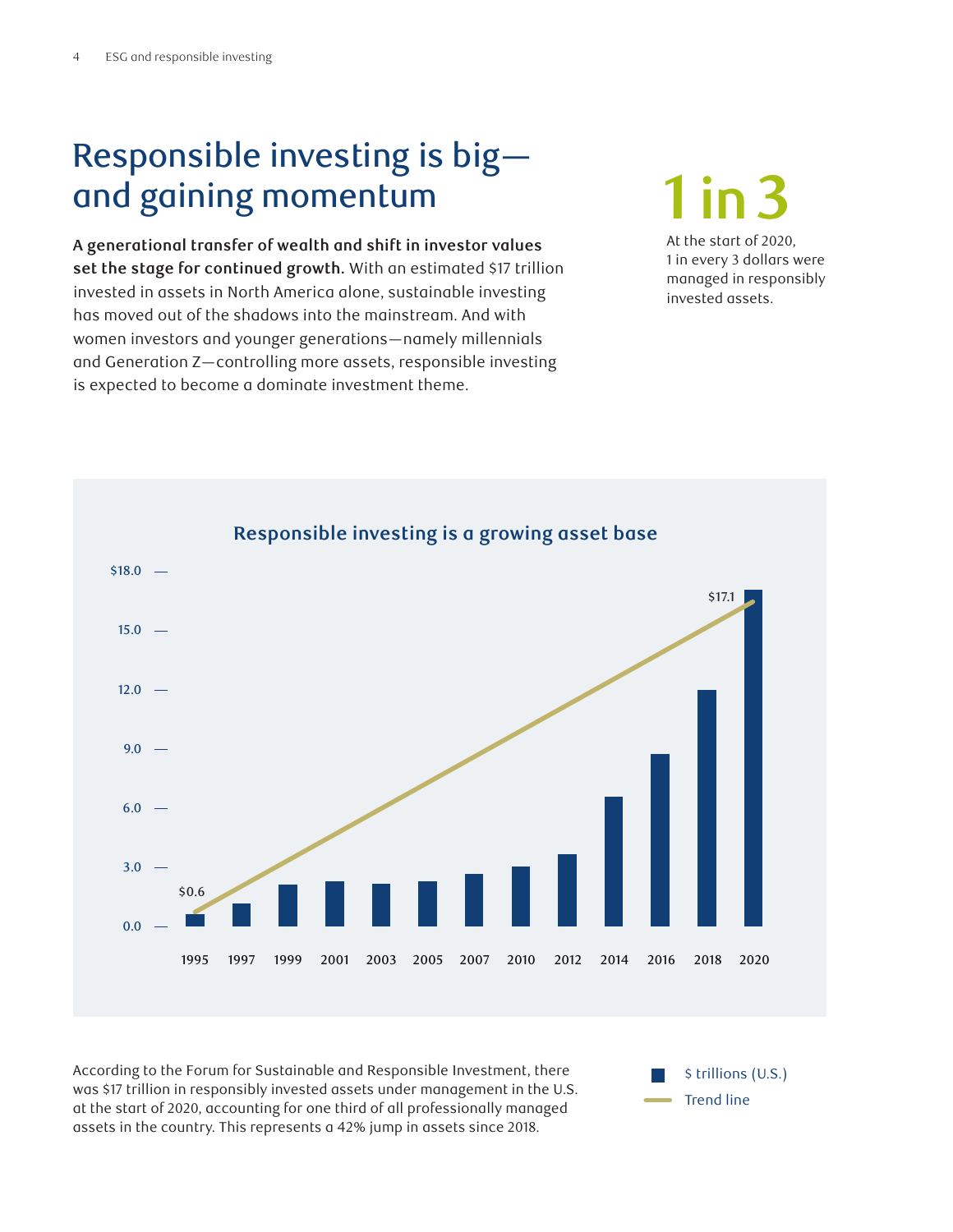### <span id="page-4-0"></span>Women and millennials are at the forefront of change

**In a recent RBC Wealth Management client survey, 61% of our clients said they are interested in increasing the share of ESG investments in their current portfolio. And the vast majority—86%—want more information about it.**  Women investors are particularly interested, with 73% telling us they believe responsible investing is the way of the future.



# **responsible investing**

of affluent millennials said they are interested in gaining returns on their investments while also promoting positive social and environmental outcomes.[2](#page-15-0) **90**%

**Millennials gravitate toward socially** 

<span id="page-4-1"></span>**47**%

<span id="page-4-2"></span>of millennials feel so strongly about responsible investing that they would move their brokerage account to gain better access to responsible investing[.3](#page-15-1)



**Women are two times more likely than men** to consider investments that deliver both positive returns and a positive impact.<sup>[2](#page-15-0)</sup>

**Women control 51% of personal wealth in the U.S., and are expected to control two-thirds, or \$72 trillion, by 2030.** That's about a third of the global total, and more than double the wealth controlled in 2010.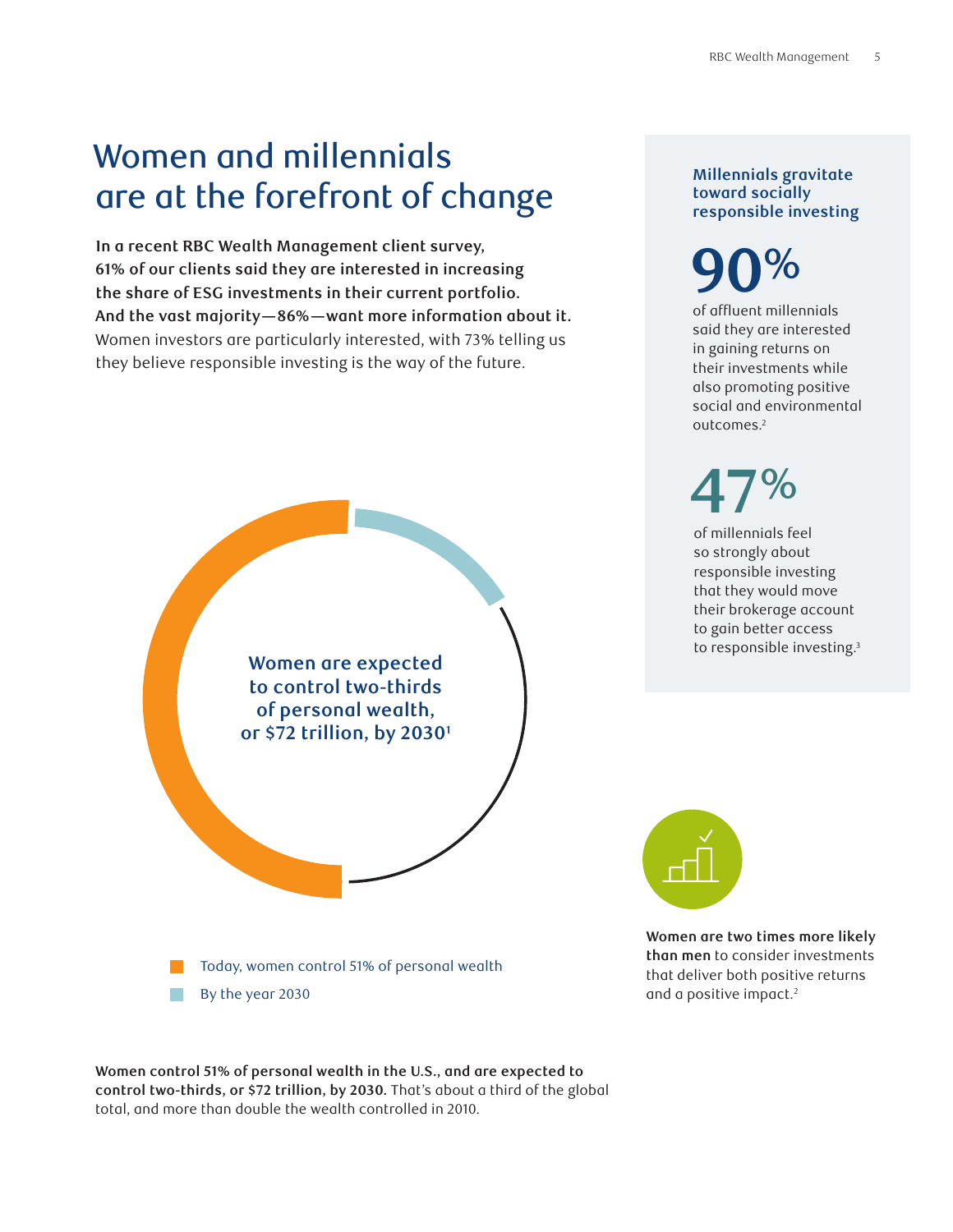### <span id="page-5-0"></span>What's your motivation?

**People have different reasons for choosing to invest for sustainability and impact.** In addition to earning potentially attractive returns, you may want to:

- Align your portfolio with your values or goals
- Invest in companies with responsible environmental and social practices
- Support specific issues or causes you care about
- Target innovations that help solve social or environmental challenges

#### **The new normal**

While some investment fads come and go, the trends driving the need for sustainable business practices are here to stay, driven by strong interest among women and millennial investors. Corporate leaders also understand that businesses have a key role to play in tackling urgent challenges such as climate change.



### **Impact investing**

Impact investing attempts to tackle social or environmental issues while generating financial returns for investors. It uses empirical data and looks at actual impact data when building an investment portfolio or investing in a project. There is a commitment on the investor's part to actively manage that investment.

#### **Socially responsible investing**

Socially responsible investing is the earliest form of responsible investing. This approach creates or withdraws support for companies that do or don't meet personal values.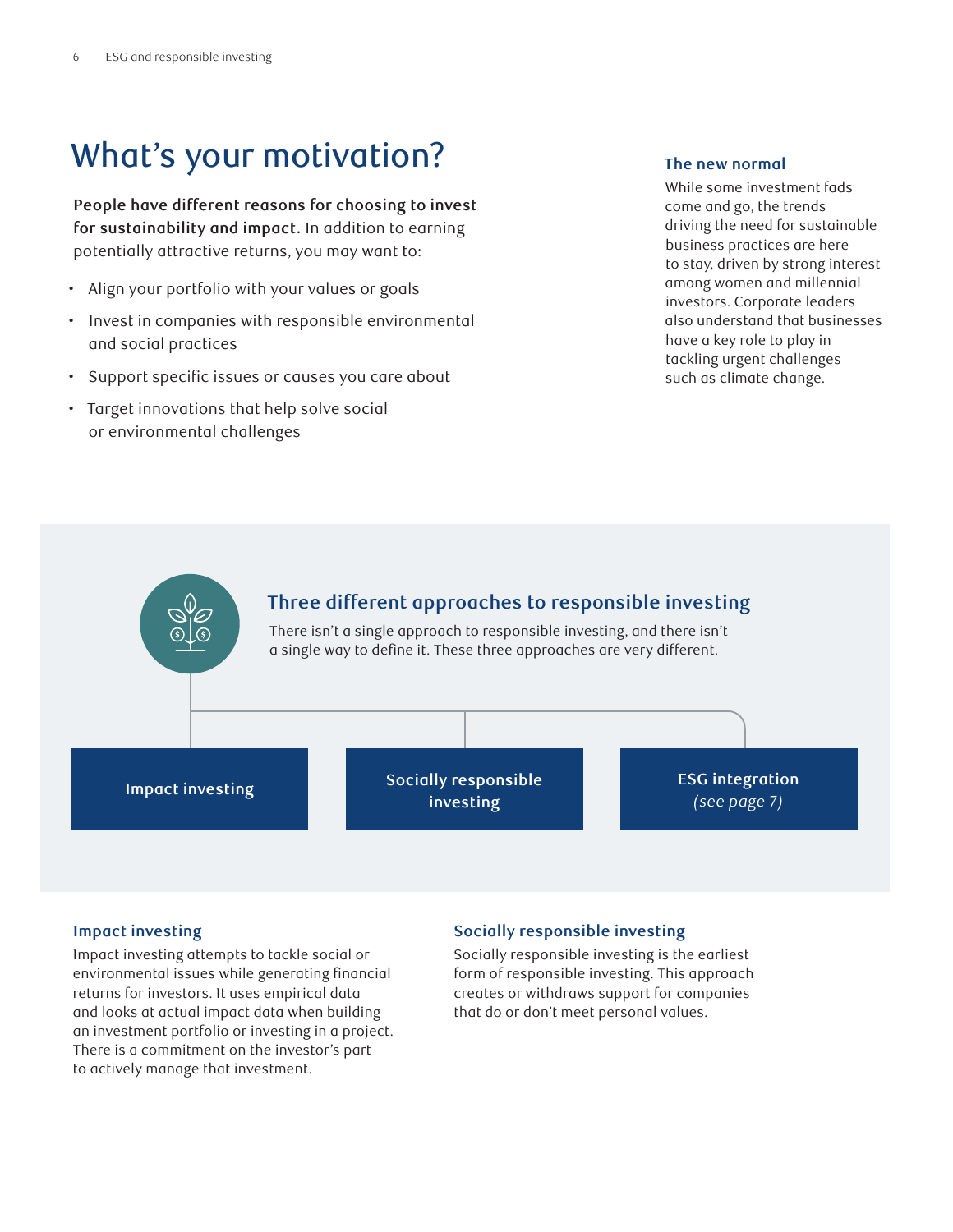### <span id="page-6-0"></span>Environmental, social and corporate governance (ESG) integration

**Of the three main approaches to responsible investing**, ESG integration seeks to value a company based on its environmental, social and governance practices, and is the most popular among investors. They look for companies with leading environmental, social and governance metrics compared to their peers.

> **Natural resources**



**Environmental concerns**,

### **Environmental concerns Waste management Climate Innovation** including climate change, natural resources conservation, pollution and waste management.



executive compensation, corporate ethics, regulatory compliance and transparency.

**Corporate** 



such as corporate philanthropy, community relations, workplace health and safety, human rights and diversity.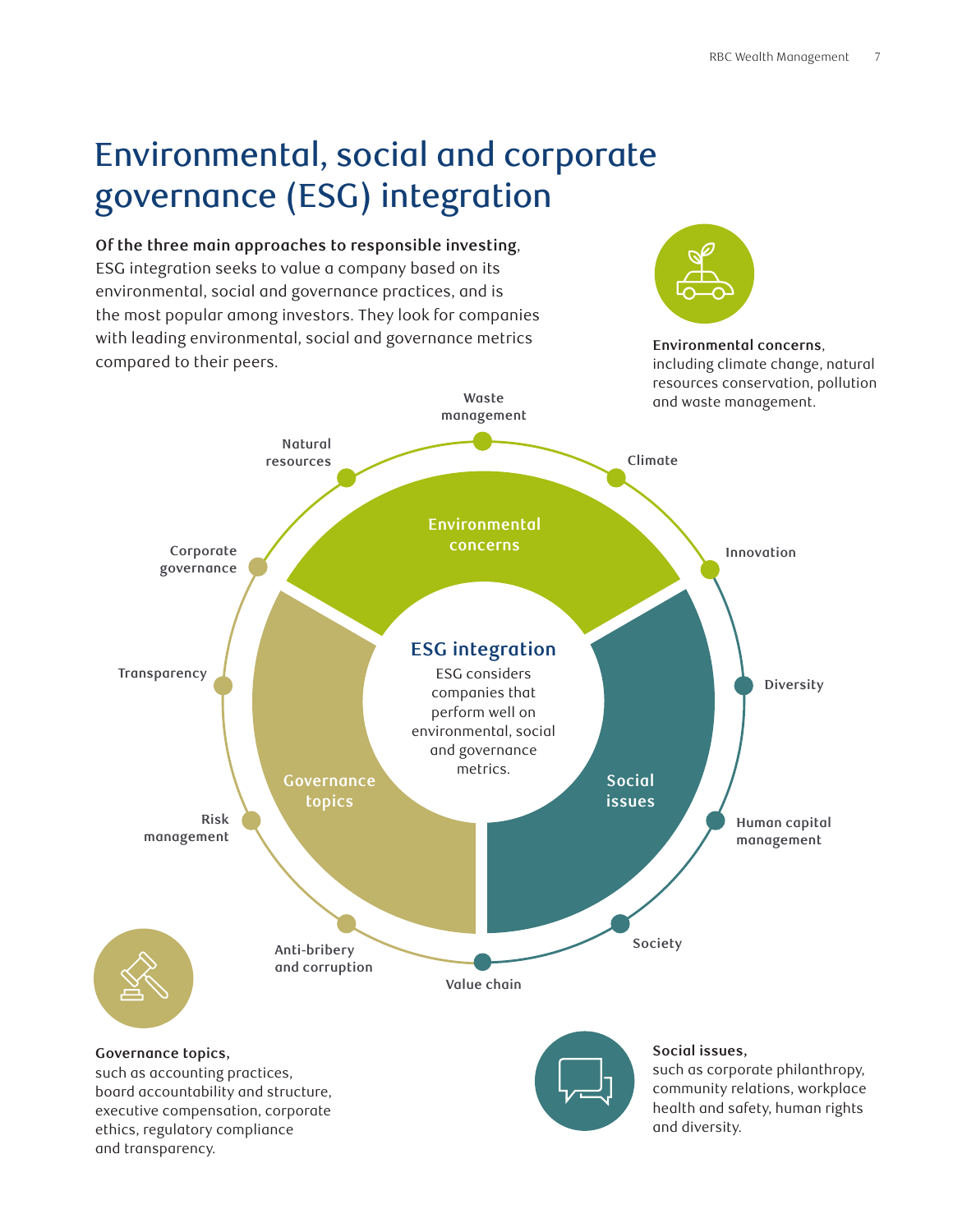### <span id="page-7-0"></span>Align your investments with your personal values

**Responsible investing appeals to those who want to invest their money in companies that reflect their values.** There are two sides to responsible investing—investing in companies that you feel have ethical business operations while avoiding companies that you think lack ethical business practices, products or services.

For example, if you think tobacco is bad, you may avoid investing in companies that produce tobacco products. Instead, you may choose to invest in companies that are working to green their supply chain and manufacturing processes. Or as a socially responsible investor, you may want to put your money in a company that has found a way to reduce greenhouse emissions.

### **Portfolios with purpose**

Responsible investing can help individual donors, families, foundations and philanthropic organizations put more capital to work for social good. Even better, it can deliver philanthropic impact alongside financial returns, which can enable reinvestment of those funds in pursuit of even greater social good.



Industries that values-based investors commonly exclude or avoid in their portfolios may include tobacco, alcohol or weapons.

Values-based investors may seek to include industries that value renewable energy, human rights, social housing and more.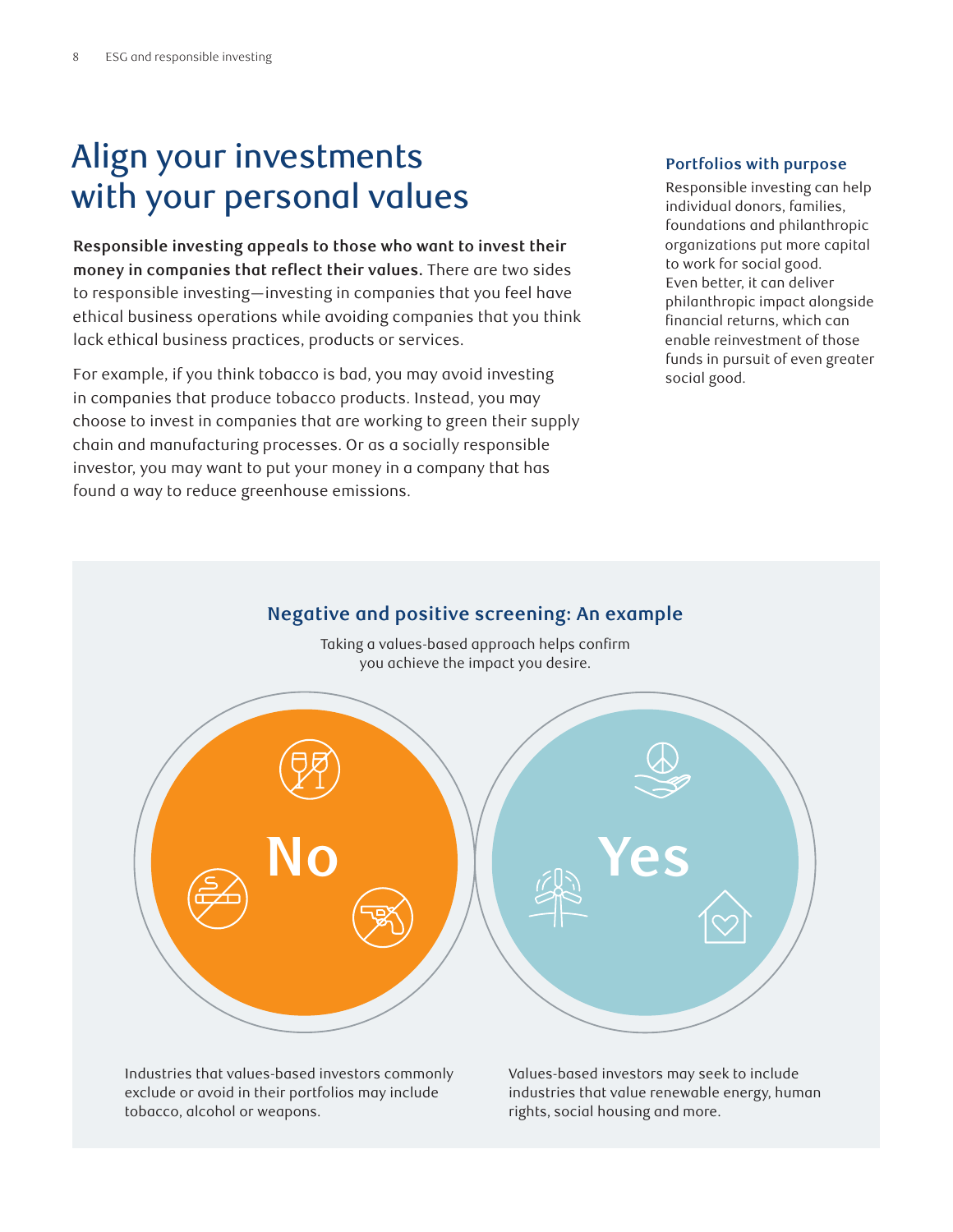### <span id="page-8-0"></span>Evaluate what's important to you

**Today, an increasing number of investors want to know that their money is really making a difference through socially responsible investing.** But how do you invest in companies that are good citizens and align with your values? And how can you determine what's most important to you? The following exercises can help you develop an approach that reflects your unique values.

| My values                                          |                   |                    |                    |                   |  |  |  |
|----------------------------------------------------|-------------------|--------------------|--------------------|-------------------|--|--|--|
| Choose five values that are most important to you: |                   |                    |                    |                   |  |  |  |
| $\Box$ Accountability                              | $\Box$ Community  | $\Box$ Environment | $\Box$ Giving back | $\Box$ Security   |  |  |  |
| $\Box$ Adaptability                                | $\Box$ Compassion | $\square$ Equality | $\Box$ Nature      | $\Box$ Trust      |  |  |  |
| $\Box$ Altruism                                    | $\Box$ Connection | $\Box$ Ethics      | $\square$ Peace    | $\Box$ Vision     |  |  |  |
| $\Box$ Authenticity                                | $\Box$ Dignity    | $\Box$ Fairness    | $\Box$ Respect     | $\Box$ Well-being |  |  |  |
| $\Box$ Beauty                                      | $\Box$ Diversity  | $\Box$ Generosity  | $\Box$ Safety      |                   |  |  |  |
|                                                    |                   |                    |                    |                   |  |  |  |
| Write your own:                                    |                   |                    |                    |                   |  |  |  |

### **My gifts**

What is your ideal giving plan? How do you expect this to change over time?

#### **My legacy**

What values do you hope to leave to the next generation?

### **My impact**

What impact do you want your legacy to have?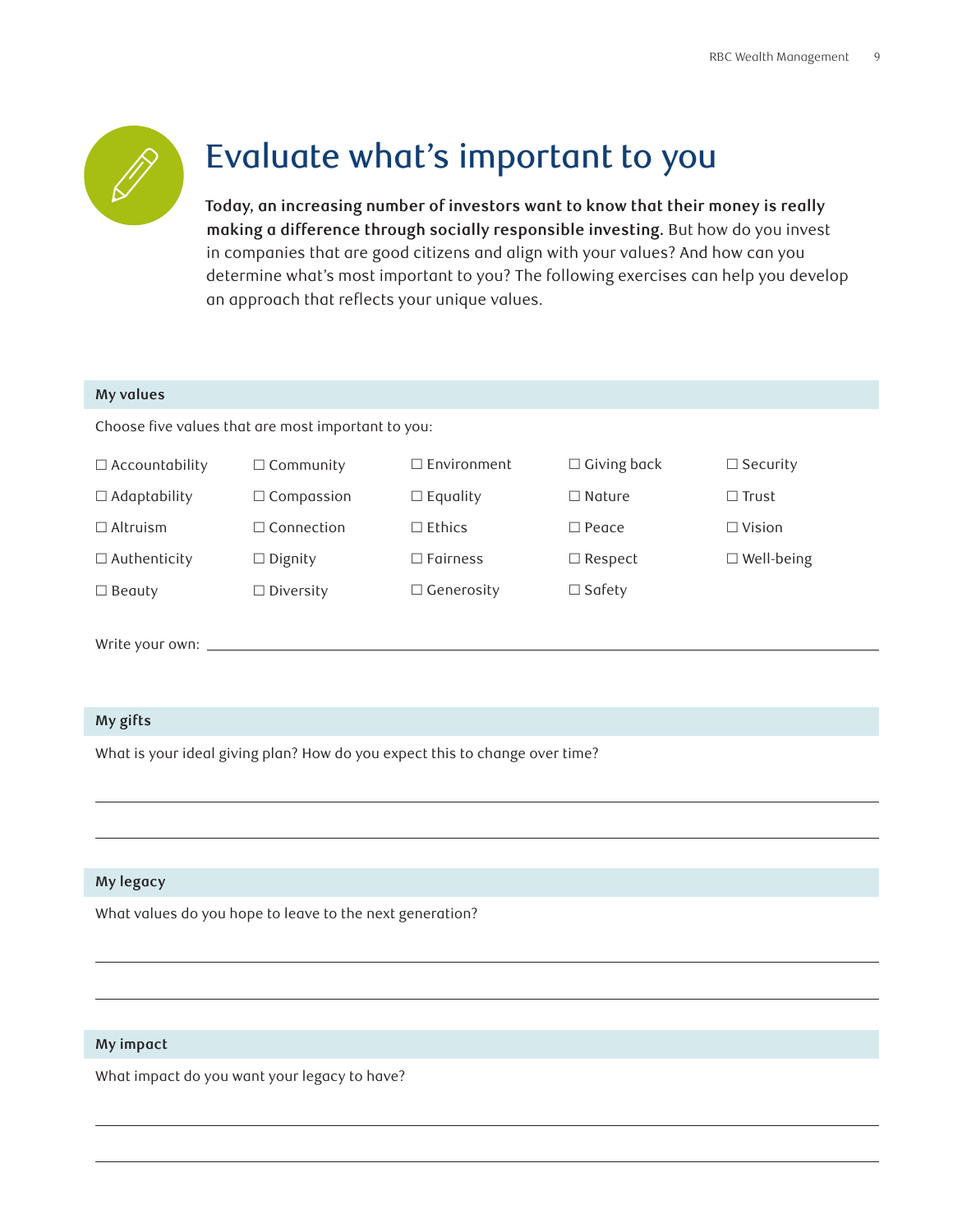### <span id="page-9-0"></span>Investment and sustainability questionnaire: A starting point

**These value-based questions** can help you understand what's important to you and chart a course toward your financial goals.

#### **About you**

What do you think of when you hear the term responsible investing?

What issues are you passionate about? What motivates you?

What type of organizations and institutions have you been involved with (nonprofits, universities, associations, religious organizations)? Why are these organizations important to you?

#### **Your ideals**

Do you believe that companies that treat employees, customers and the environment responsibly can be better investments?

Are there specific companies or industries you admire? If so, why?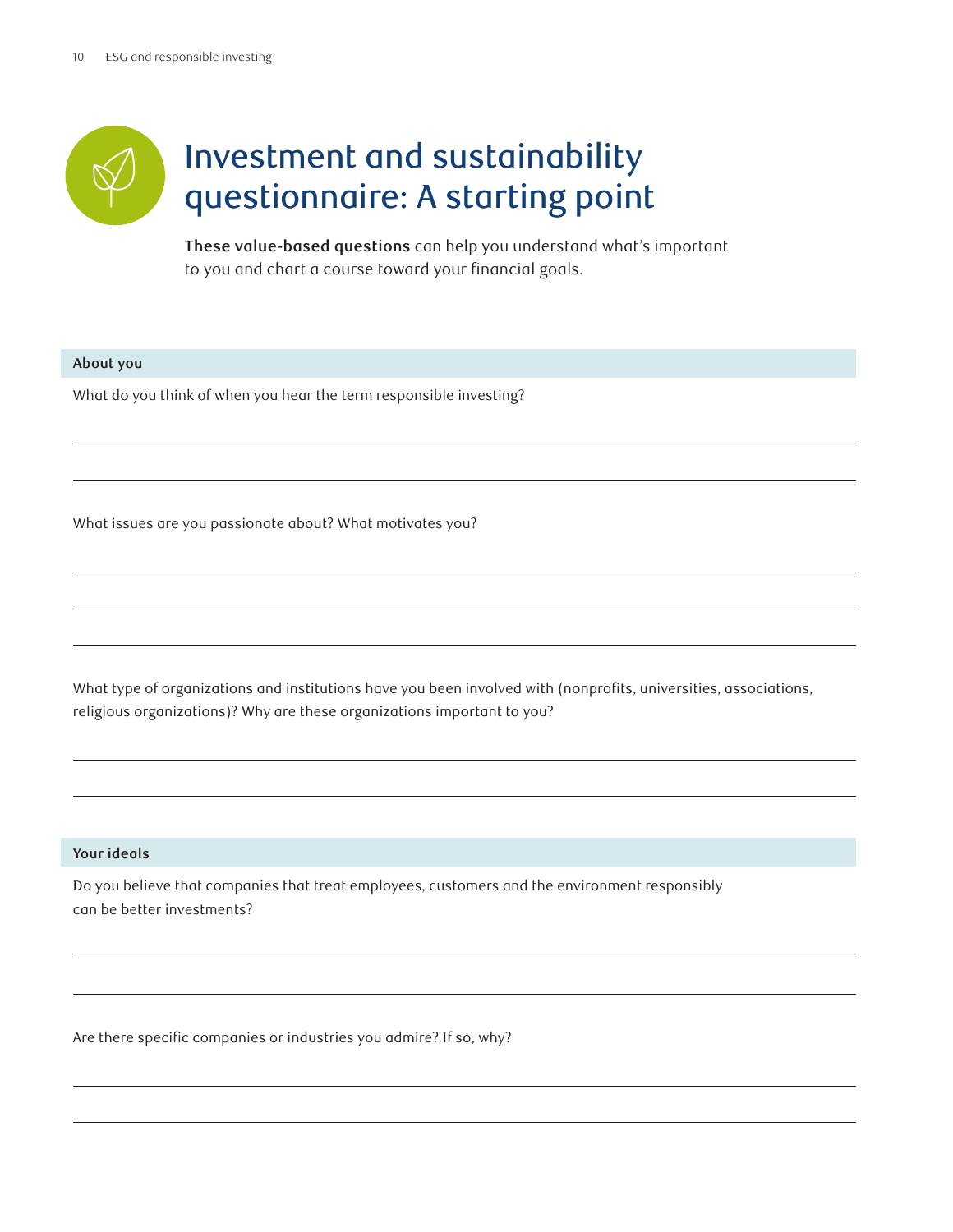#### **What you want, and don't want**

Do you have specific issues you'd like to address through your investment choices?

Are there specific securities or investments that you absolutely do not want to own?

#### **What's most important to you?**

Please rank the following according to what's most important to you—number from 1 to 14:

\_\_\_\_ Gender equality

- \_\_\_\_ Peace and justice
- \_\_\_\_ Renewable energy
- 
- \_\_\_\_ Climate change
- \_\_\_\_ Natural resources conservation \_\_\_\_ Clean water and sanitation
- \_\_\_\_ Human rights \_\_\_\_ Animal cruelty
- \_\_\_\_ Employee rights \_\_\_\_ Poverty and hunger
	- \_\_\_\_ Innovation and infrastructure
- \_\_\_\_ Education
- Sustainable communities

Write your own:

Have you made any lifestyle changes to support specific ethics-based, philanthropic, social or environmental initiatives (e.g., committing to volunteer work, boycotting certain products, or adding solar panels to your home or office)?

#### **Your objectives**

What are your main objectives for including responsible investments in your portfolio?

 $\square$  Support faith-based principles

 $\square$  Support sustainability in a general way

- $\Box$  Support progressive social initiatives
- $\square$  Support specific philanthropic interests

 $\square$  Support environmental concerns and/or conservation efforts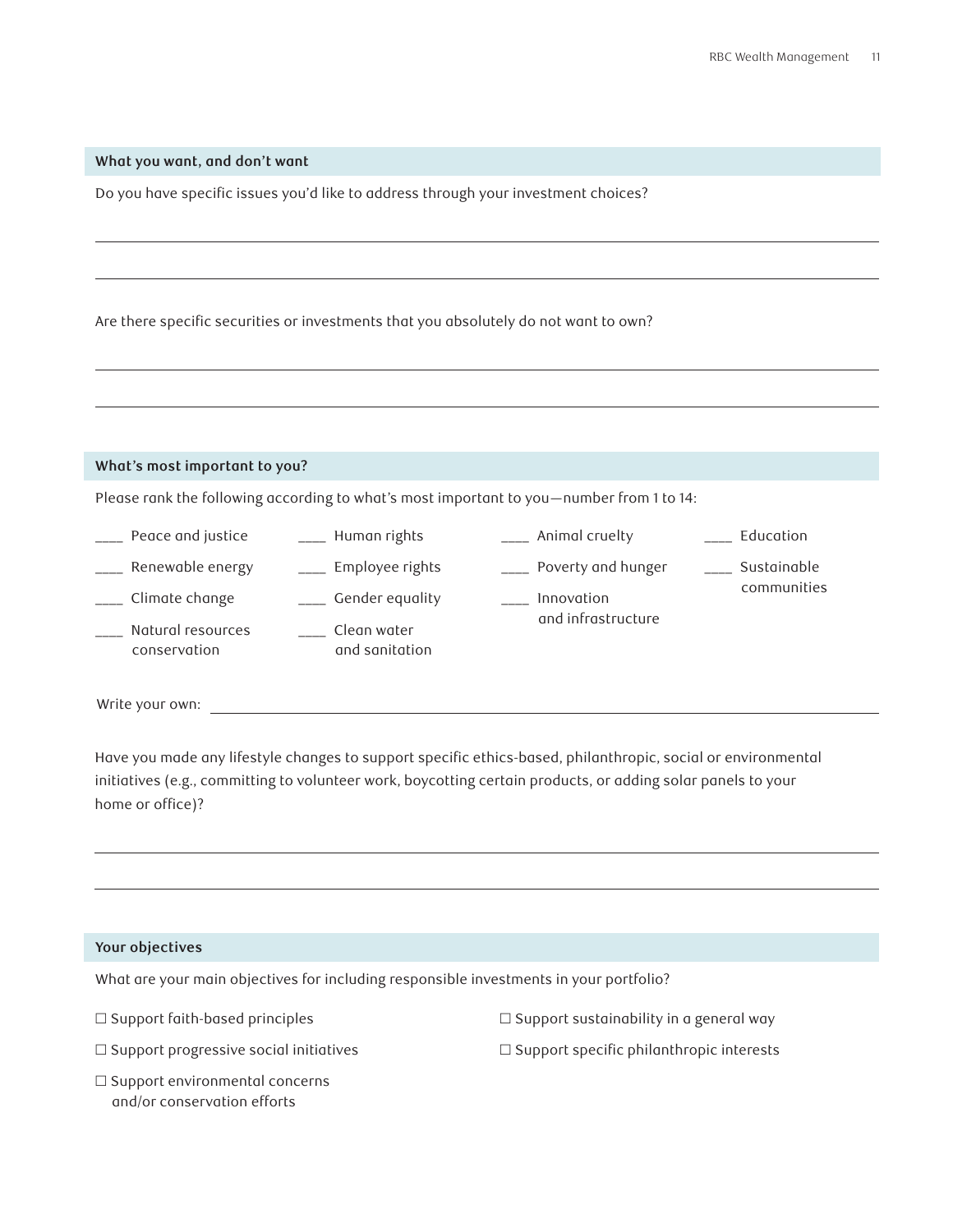### <span id="page-11-0"></span>Frequently asked questions

To help you get more familiar with ESG and socially responsible investing, here's a quick guide answering the most common investor questions.



### **Does responsible investing mean Q Q compromising returns?**

- **A A** No. In fact, responsible investing products have performed at least as well as traditional funds. Major studies have found a clear correlation between strong sustainability business practices and company performance. These include:
	- Stock price performance often goes hand-in-hand with strong governance practices, strong environmental performance and high employee satisfaction.
	- Companies with high ESG ratings have a lower cost of debt and equity, along with improved operational performance.
	- Companies that prioritize sustainability also manage environmental, financial and reputational risks better, smoothing cash flows<sup>4</sup>

# <span id="page-11-1"></span>**20**%

<span id="page-11-2"></span>A major study found that sustainable funds experienced a 20% smaller downside deviation than traditional funds over a 15-year period. In other words, when the market would drop, these funds would decline, on average, than traditional funds.<sup>5</sup>



### **Does responsible investing limit my investment options?**

No. Actually, responsible investing options are expanding rapidly. There are currently more than 400 sustainable funds available to U.S. investors, with many more investment options on the horizon, according to Morningstar.

### **These investments are found in all major asset classes:**

- Equities
- Fixed income (corporate bonds, green bonds, etc.)
- Money market and alternatives

#### **Investment vehicles include:**

- Mutual funds
- Private equity funds
- Exchange traded funds (EFTs)
- Pooled funds
- Real estate funds
- Hedge funds

RBC Wealth Management has a collection of ESG Select Portfolios developed to provide you with globally diversified multi-asset class strategies. These strategies are based on our strategic asset allocation framework, which invests in ETFs, and mutual funds selected and monitored by our ESG committee.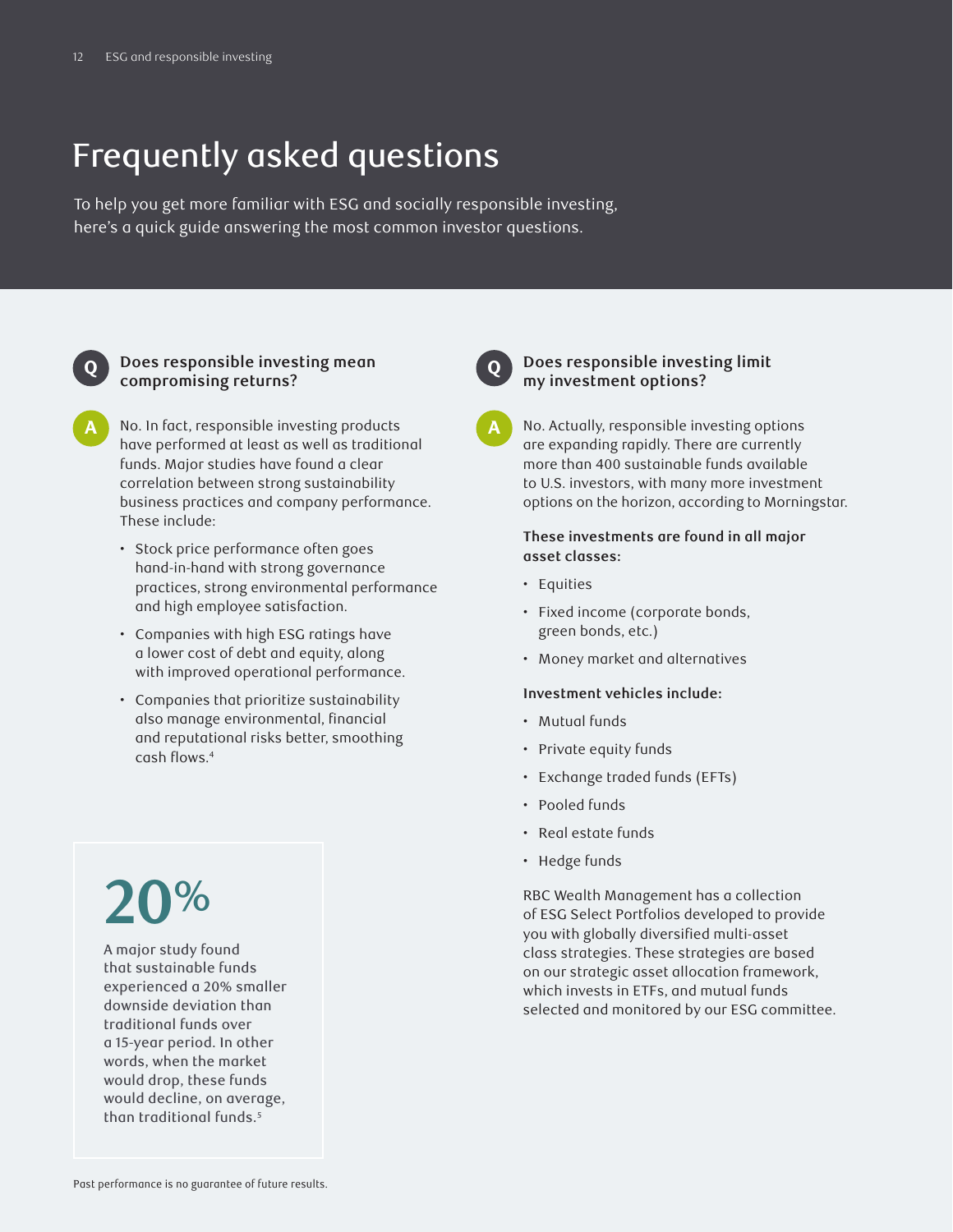

**Q**

**A**

**Q**

Choosing socially responsible investments for your portfolio is similar to how you would choose your other investments. The first step is to meet with your financial advisor to discuss your goals.

### **What questions should I ask?**

That depends on what's relevant to the company and the industry it operates in. For example, if you're looking at a food and beverage company, you would want to look at water usage and wastewater management. Or in the case of oil and gas companies, are they investing in clean technology or research and development? One way to get a real sense of what companies are doing is to compare them against their peers.

### **How do I know if a company is socially responsible?**

**A** You can visit a company's website to look at annual reports and other corporate reports. You can review the board of directors to see if there's the appropriate level of gender diversity. Or, do they have a plan to deal with the impacts of climate change on the business? Many companies are now creating separate reports on their approach to environmental, social and governance issues.

#### **How can I make sure principles of social justice are accurately reflected in my portfolios? Q**

**A** Investors who want to keep it simple may want to consider pre-constructed ESG portfolios. For investors looking for more choice, there are a number of ESG mutual funds or ETFs for them to consider as they construct their own portfolio. And those seeking to take it to the next level can get even more customized via managed accounts. **Q**

**A**

### **How do I get started?**

Choosing socially responsible investments for your portfolio is similar to how you would choose your other investments. The first step is to meet with your financial advisor to discuss your goals. Part of that discussion will be your investment time horizon, risk tolerance and other preferences you have as an investor.

### **Our commitment to socially responsible investing**

RBC Wealth Management supports the merits of responsible investing. RBC is committed to community involvement, diversity and inclusion and environmental responsibility to help the world become a better place—for both current and future generations.

To help make good on our commitment to have a positive social and environment impact, we have pathways for you to invest capital in a more responsible manner.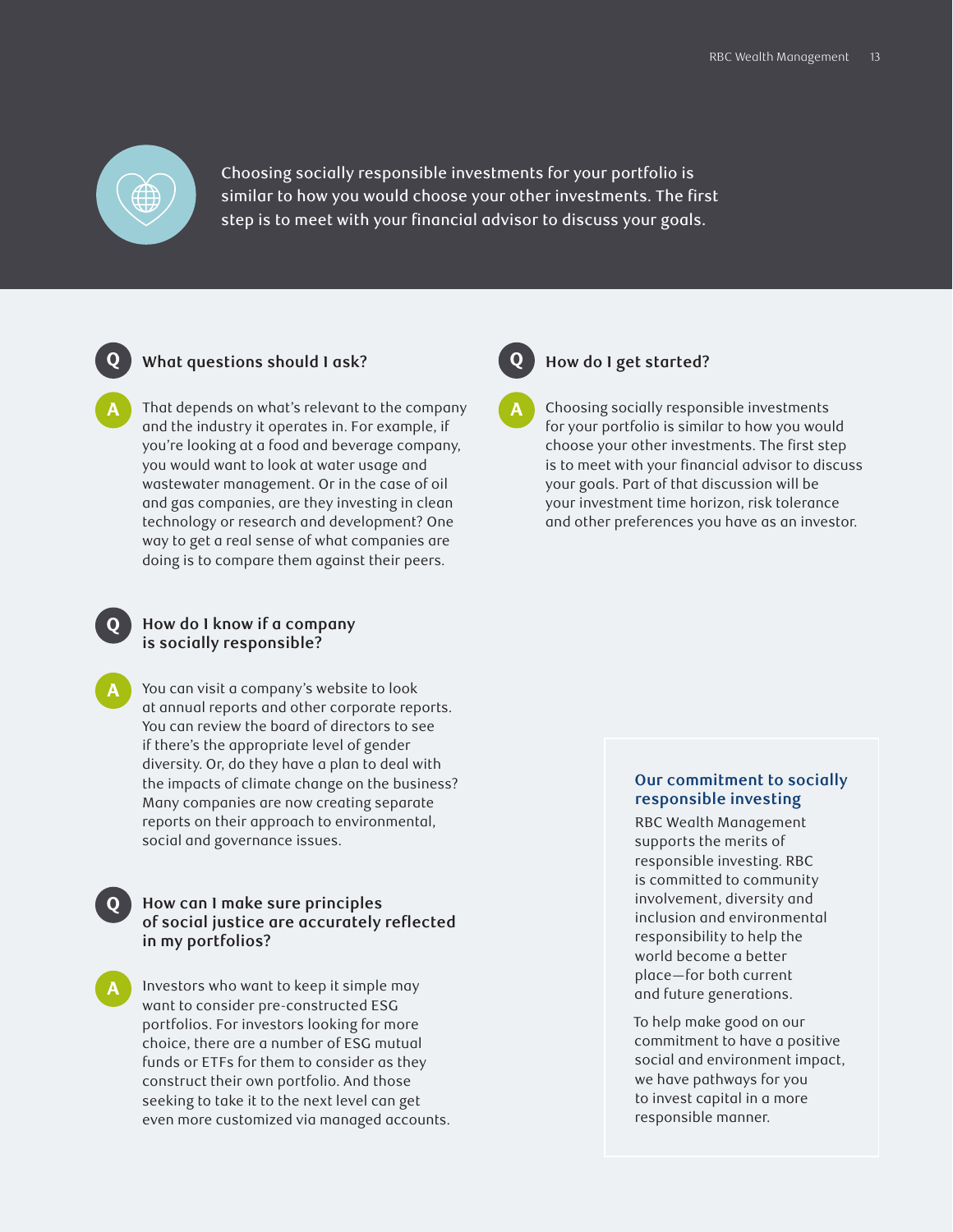### <span id="page-13-0"></span>Your next chapter

### **Every successful journey begins with a starting point,**

**a destination and a plan to get there safely.** Planning for a lifetime means more than just numbers on a page. Our goals-based wealth planning approach focuses on what matters most to you. Regardless of where you are in life—whether you're just starting out, raising a family, or enjoying retirement—your financial advisor crafts a plan that charts a direct course to your goals, yet flexes when life throws you a curveball. A financial advisor you trust, with a plan you create together, can help you accomplish your financial priorities.

### **A wealth plan can help you:**

- Document and prioritize your goals
- Explore your values and bring purpose to your money
- Stress-test your goals and scenarios
- Establish proper asset allocation to diversify and minimize risk
- Understand outcomes, avoid unnecessary risks, rebalance and chart your progress
- Answer retirement questions with confidence
- Protect what is important to you and leave a lasting legacy

My notes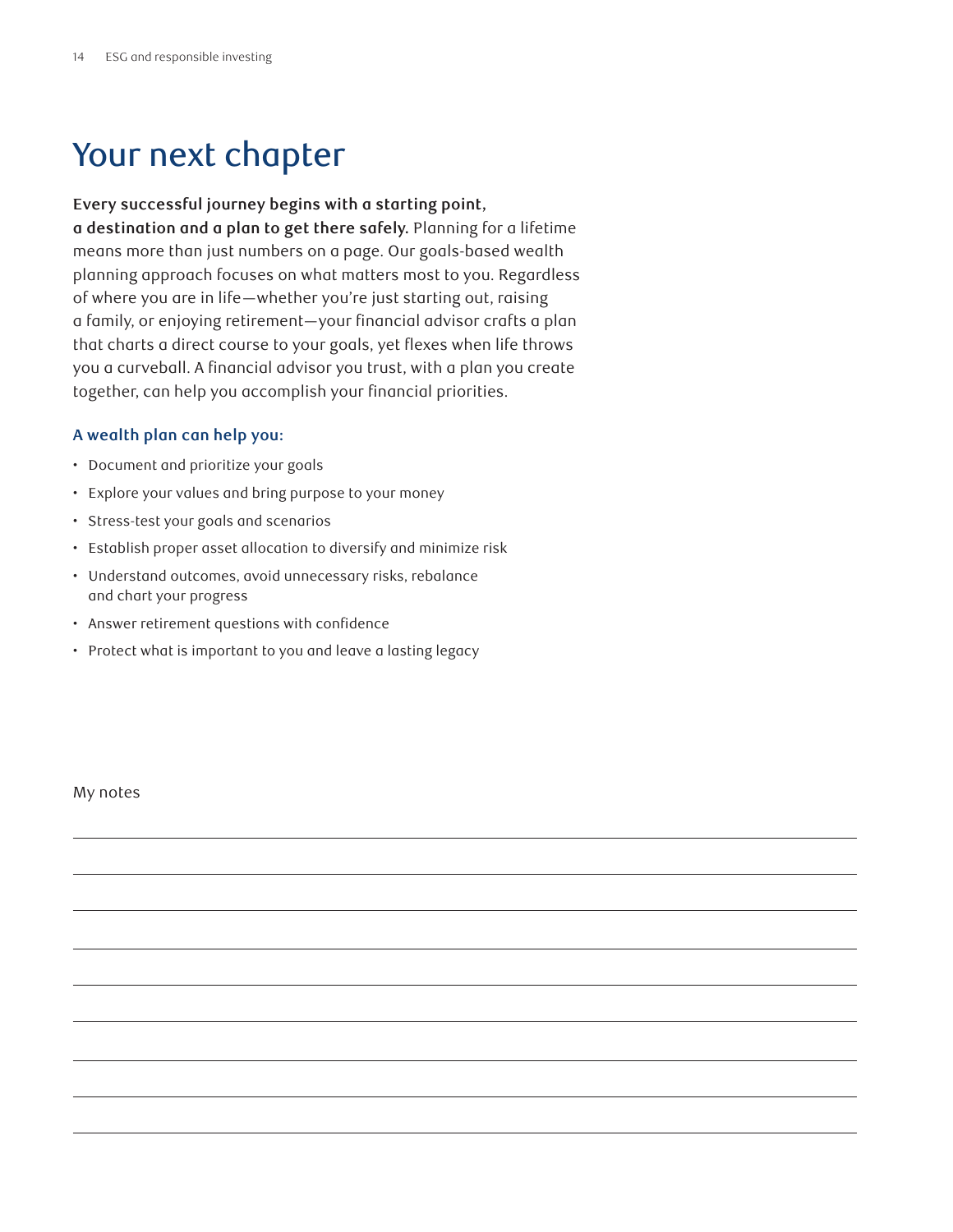### <span id="page-14-0"></span>**Thriving in every life stage**

Use this checklist as a starting point to begin planning.

| <b>Key financial</b><br>pillars              | <b>Working toward</b><br>tomorrow                                                                                                                                                                                                                                                                                                                                                                                                              | Approaching<br>retirement                                                                                                                                                                                                                                                                                                                                                                                                                | Thriving in your<br>encore years                                                                                                                                                                                                                                                                                                                                                          |
|----------------------------------------------|------------------------------------------------------------------------------------------------------------------------------------------------------------------------------------------------------------------------------------------------------------------------------------------------------------------------------------------------------------------------------------------------------------------------------------------------|------------------------------------------------------------------------------------------------------------------------------------------------------------------------------------------------------------------------------------------------------------------------------------------------------------------------------------------------------------------------------------------------------------------------------------------|-------------------------------------------------------------------------------------------------------------------------------------------------------------------------------------------------------------------------------------------------------------------------------------------------------------------------------------------------------------------------------------------|
| Accumulate<br>and grow<br>your wealth        | $\Box$ Begin with the end in mind; define<br>your goals, plan, save and invest<br>with regular reviews<br>□ Have an emergency fund<br>of at least six months of expenses<br>in liquid investments<br>$\square$ Save strategically by taking<br>advantage of employer-sponsored<br>retirement plans; max out your<br>contributions and receive the<br>employer match<br>$\Box$ Leverage a Roth IRA or Roth 401(k)<br>in your early career years | □ Align investments, track and<br>rebalance regularly to help offset<br>the impact of inflation<br>$\Box$ Increase your savings rate<br>and take advantage of catch-up<br>contributions at age 50+<br>□ Optimize your tax-deferred<br>savings with other investments<br>for better after-tax returns today<br>and in the future<br>$\Box$ Use a Roth conversion to build<br>flexibility and tax diversification<br>into your plan        | □ Understand the probable<br>outcome of your comprehensive<br>wealth plan; review annually<br>$\Box$ Consider consolidating accounts<br>with one financial provider to<br>simplify your financial life<br>□ Use the bucket strategy to<br>restructure your assets into<br>portfolios to meet your near-,<br>intermediate- and long-term needs                                             |
| Fund your<br>lifestyle today<br>and tomorrow | $\Box$ Monitor spending levels with<br>a set budget and eliminate<br>unproductive debt<br>□ Take advantage of an HSA and<br>consider deferring the use of those<br>dollars to fund your health care<br>expenses in retirement<br>□ Model expected retirement<br>expenses into your wealth plan,<br>factoring inflation and expected<br>lifestyle changes                                                                                       | $\Box$ Create a plan for your retirement<br>paycheck and determine when<br>to start Social Security<br>$\Box$ Understand the impact taxes will<br>have on your retirement paycheck<br>$\Box$ Consider an annuity to help<br>manage income and longevity risk<br>□ Create a retirement budget<br>to cover your needs, but allow<br>flexibility for your wants<br>and wishes                                                               | □ Manage your spending to cover<br>your needs, goals and priorities<br>$\Box$ Plan ahead for Required Minimum<br>Distributions starting at age 72,<br>as well as any related taxes or<br>increases in Medicare<br>□ Create your retirement paycheck<br>in a tax-efficient manner and revisit<br>your paycheck strategy annually                                                           |
| Protect what<br>is important<br>to you       | $\Box$ Evaluate your options for<br>health, disability and life<br>insurance coverage<br>$\Box$ As your income, wealth and<br>family grow, plan for adequate life<br>insurance to cover your liabilities<br>and provide for your loved ones<br>$\Box$ Consider property and casualty<br>insurance; as your estate grows,<br>you may need umbrella insurance                                                                                    | $\Box$ Have a plan for supplementing<br>Medicare with a Medigap plan, plus<br>coverage for dental and vision care<br>$\Box$ Consider the impact that a<br>long-term care event could have<br>on your plan and evaluate your<br>need for long-term care coverage<br>□ Use credit strategically to manage<br>the impact of the unexpected;<br>establish a credit line before<br>you retire<br>$\Box$ Re-evaluate your life insurance needs | $\Box$ Enroll promptly in Medicare at<br>age 65 and claim Social Security<br>by age 70<br>$\Box$ Avoid selling assets in down<br>markets by using a credit strategy<br>or insurance cash value to<br>supplement income<br>$\Box$ Discuss your care and caregiving<br>wishes with your family; have<br>a plan for funding your care needs                                                  |
| Create a<br>lasting legacy                   | $\Box$ Take care of your estate essentials<br>by establishing a revocable trust,<br>will, health care directive and<br>power of attorney<br>$\Box$ See that your assets are properly<br>titled and beneficiary designations<br>are current<br>$\Box$ Think about a gifting plan<br>that is impactful and aligned<br>to your values                                                                                                             | $\Box$ Revisit estate-planning<br>documents, asset titling<br>and beneficiary designations<br>to confirm intended outcomes<br>$\Box$ Consider the benefits of various<br>trust structures to protect your<br>assets, transfer your wealth and<br>facilitate your estate settlement<br>$\Box$ Couples should have a plan that<br>considers different scenarios<br>for survivorship; include housing<br>and care needs                     | □ Make sure your estate plan<br>is aligned with your wishes<br>and updated to reflect changes<br>in your family<br>$\Box$ Understand gift and estate tax<br>thresholds and take advantage<br>of wealth transfer exclusions<br>and deductions<br>$\Box$ Consider various gifting<br>strategies, including the benefits<br>of a donor advised fund and<br>qualified charitable distribution |